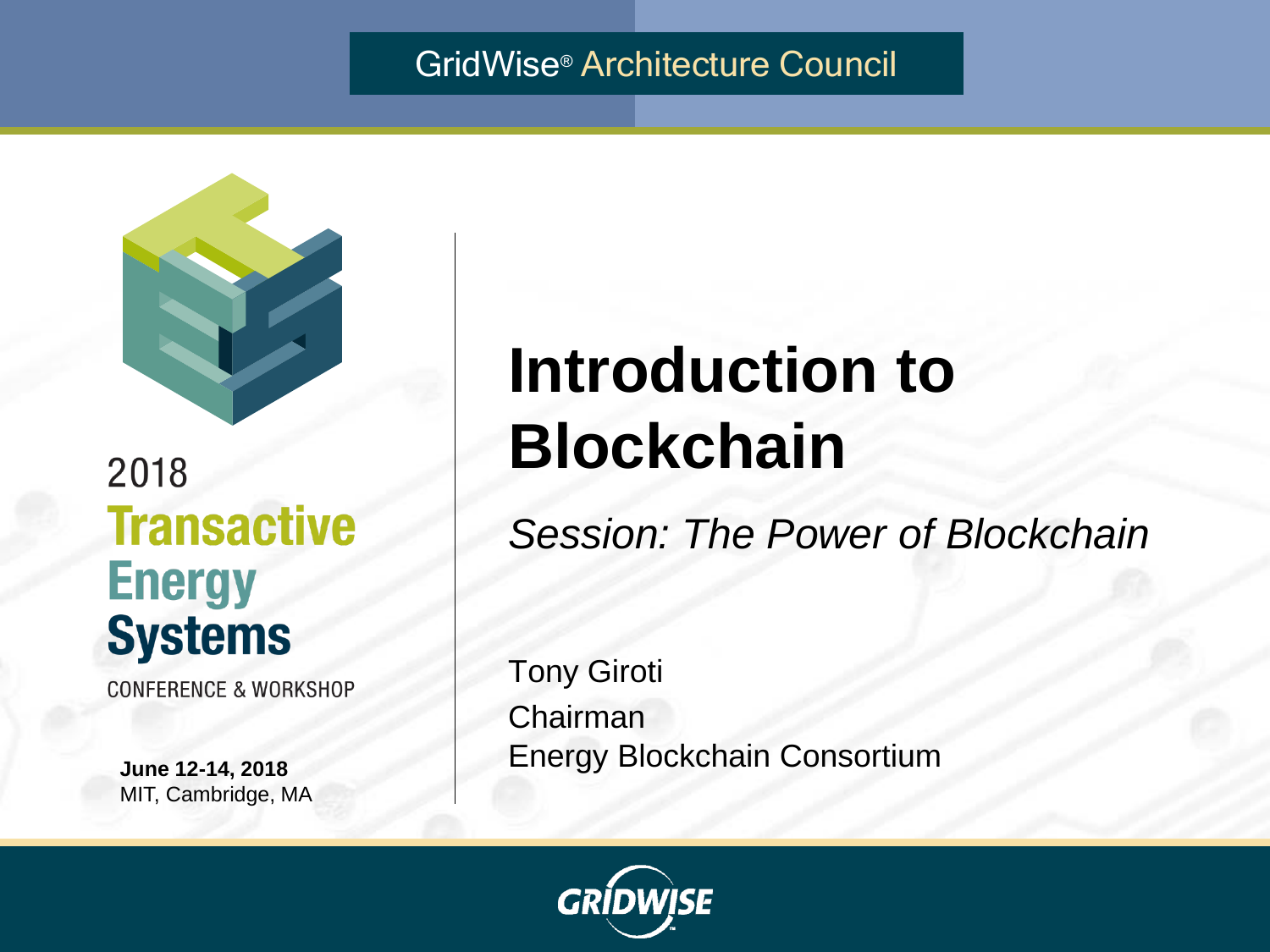A non profit consortium of Utilities, Coops, Munis, Manufacturers and Service provider organizations and professionals

who are committed to leveraging Blockchain technology to solve the most compelling problems in the Energy industry.

The Consortium is developing an Open Energy Blockchain Framework with use cases, interoperability standards and reference architecture.

energy-blockchain.org



## ENERGY **BLOCKCHAIN** CONSORTIUM

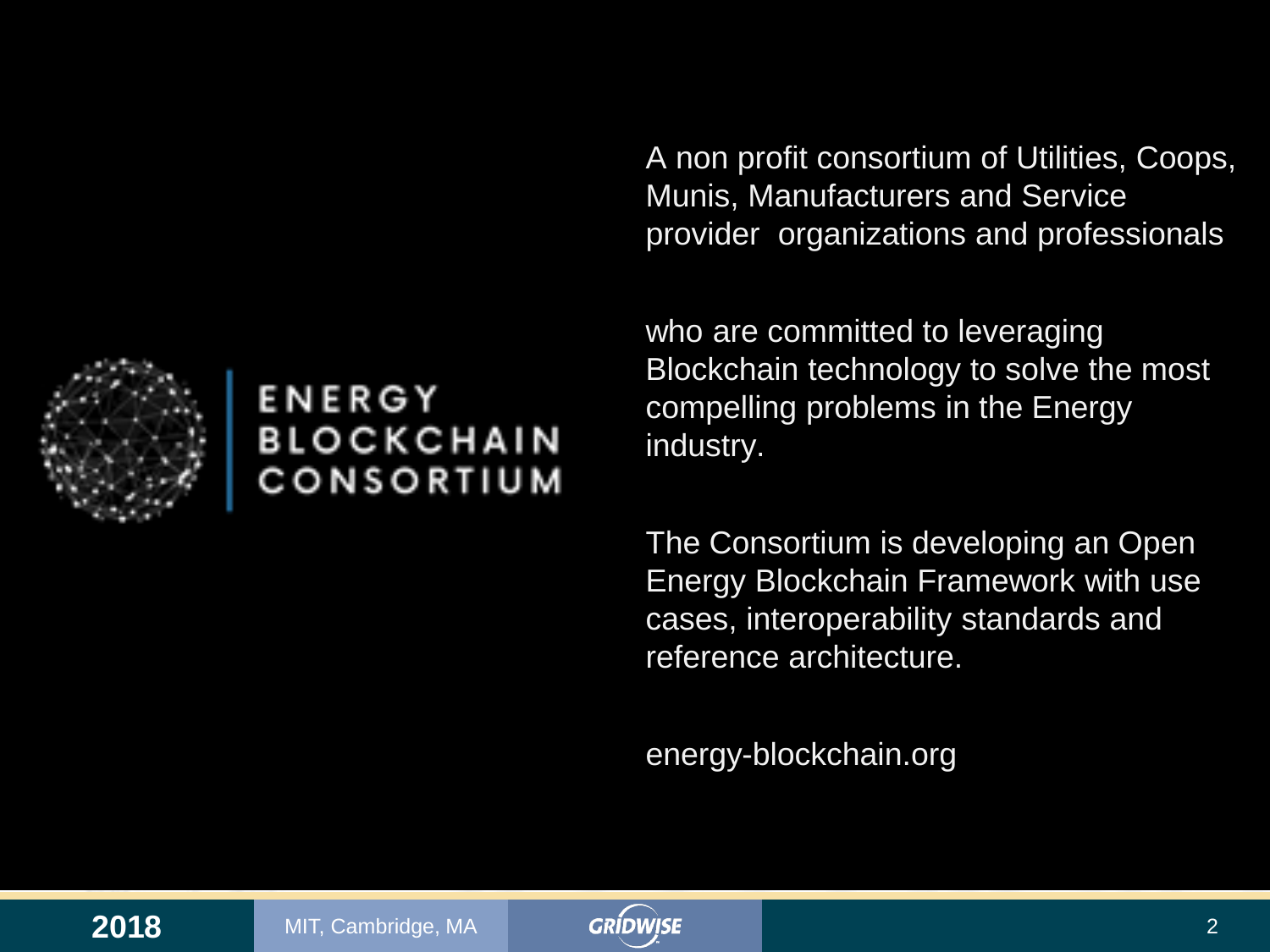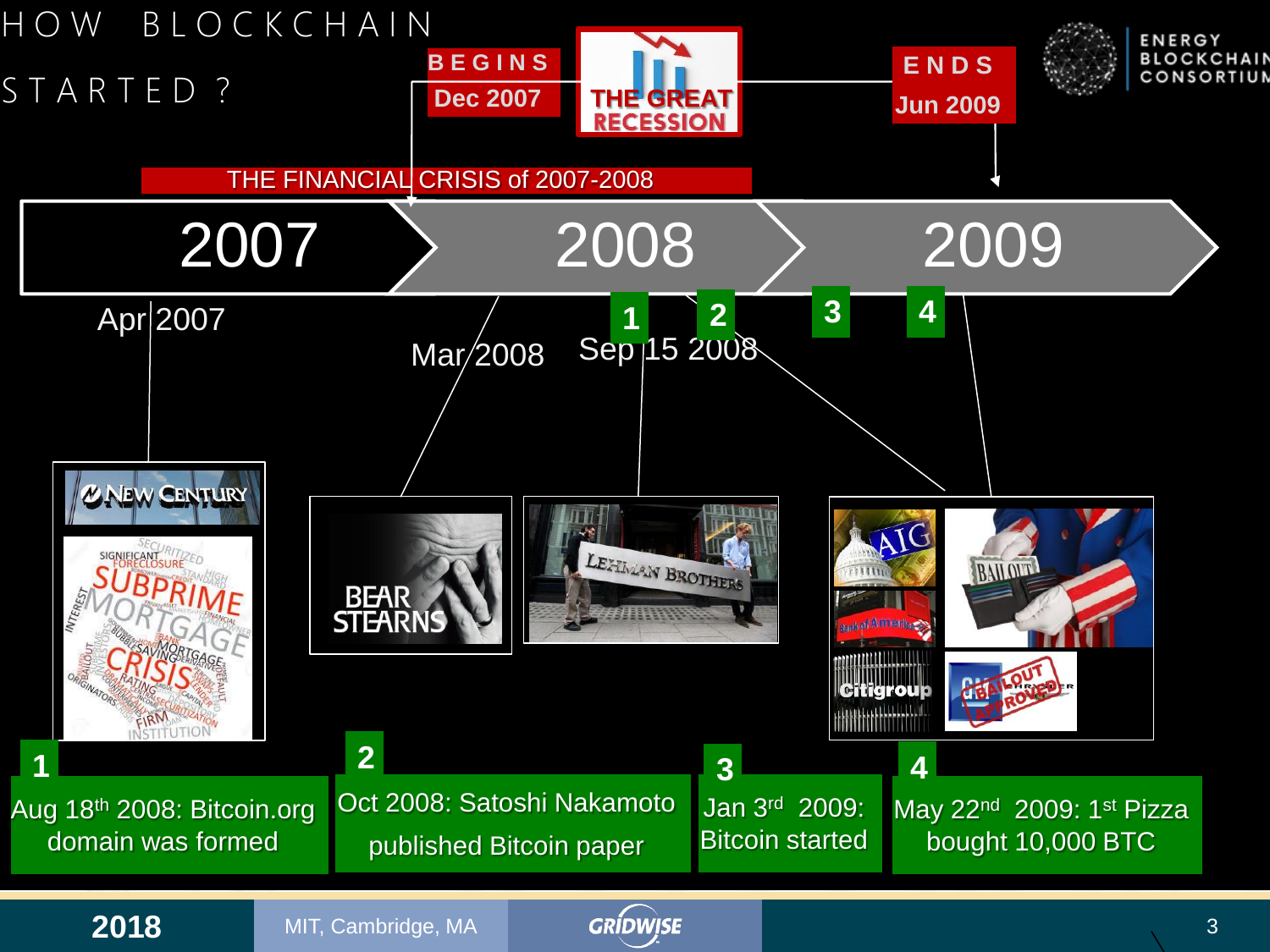### I N T R O



# • Blockchain & Bitcoin are **not** the same

– Blockchain ='technology', Bitcoin = 'app'

# • Bitcoin is a cryptocurrency – a digital asset

- Digital Currency. Fixed supply 21M coins (rarity of Gold)
- Blockchain & Cryptography to control its creation & management

 $-$  A 'Fiat' currency \$,  $\epsilon$  etc.

# • Today: Blockchain for Tracking and Buying & Selling of any Goods or Assets

- Payments are not always necessary
- Supports Transactive Energy Use Cases
- Technology itself provides trust so intermediaries are not needed

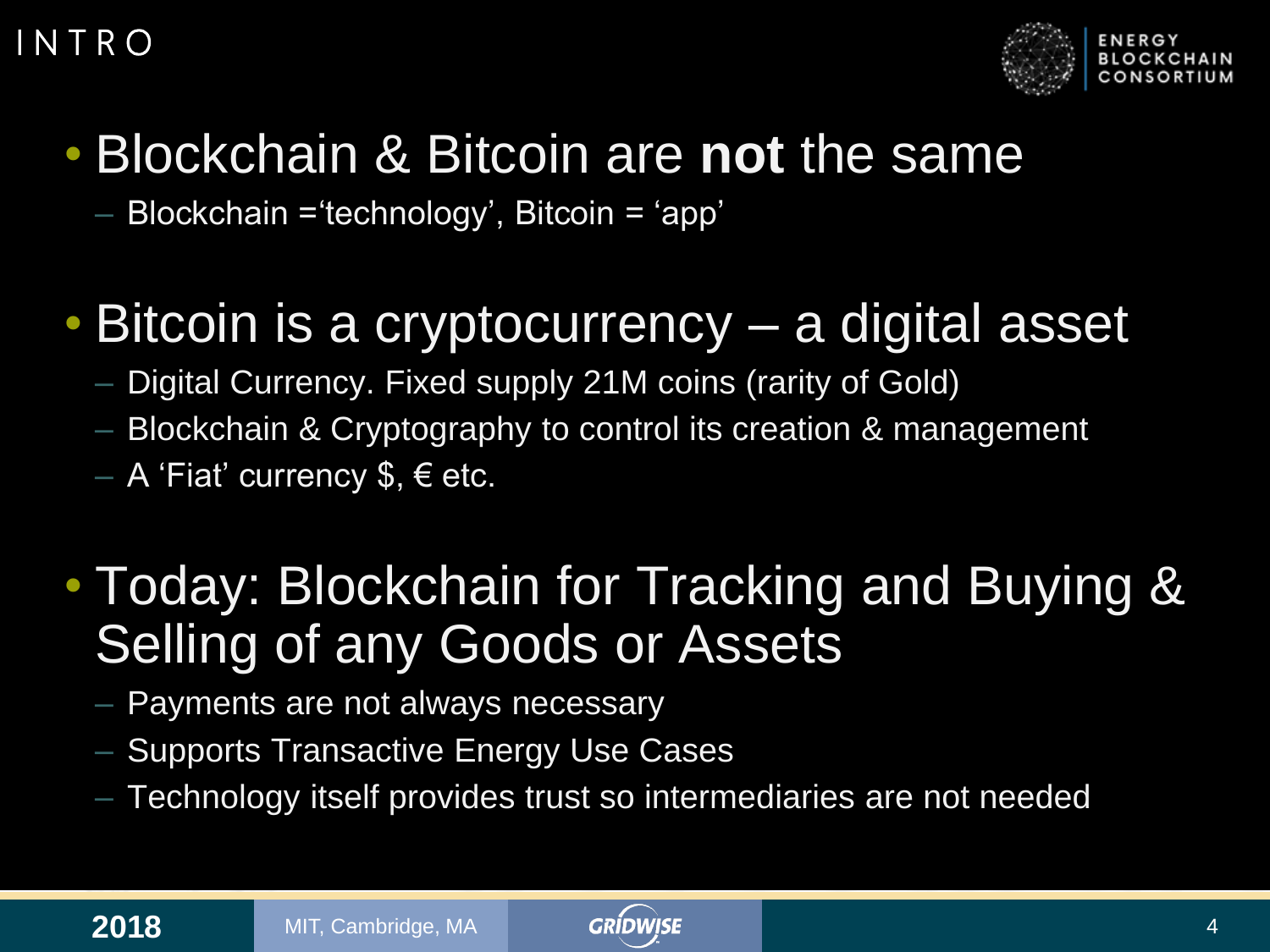# H O W I S B L O C K C H A I N D I F F E R E N T ?





#### **Centralized Control**



#### **De-Centralized Control (Nodes in P2P Network)**

| • Data: Company has 1 or more databases • | Data in multiple 'databases' i.e. in 'distributed' Ledgers      |
|-------------------------------------------|-----------------------------------------------------------------|
| • Biz Logic: Company runs biz process     | • Biz Logic: Same SmartContract runs in multiple companies      |
| • Control: Company controls Data & App    | • Control: 1 Company DOES NOT Control Data & App.               |
| • Trust: The Company is the Trusted Party | Trust: Blockchain technology is the Trusted Party & NOT company |
| • Decisions: Made by The company          | Decisions: All Participants agree on Validity (CONSENSUS)       |
| • History: The Company knows it           | • History: All Participants know lineage of (PROVENANCE)        |
| • Changes: Made by The Company            | Changes: Data & SmartC cannot change (IMMUTABILITY)             |
| • Transactions: In Company's DB           | • Transactions: Completion of transaction (FINALITY)            |
|                                           |                                                                 |

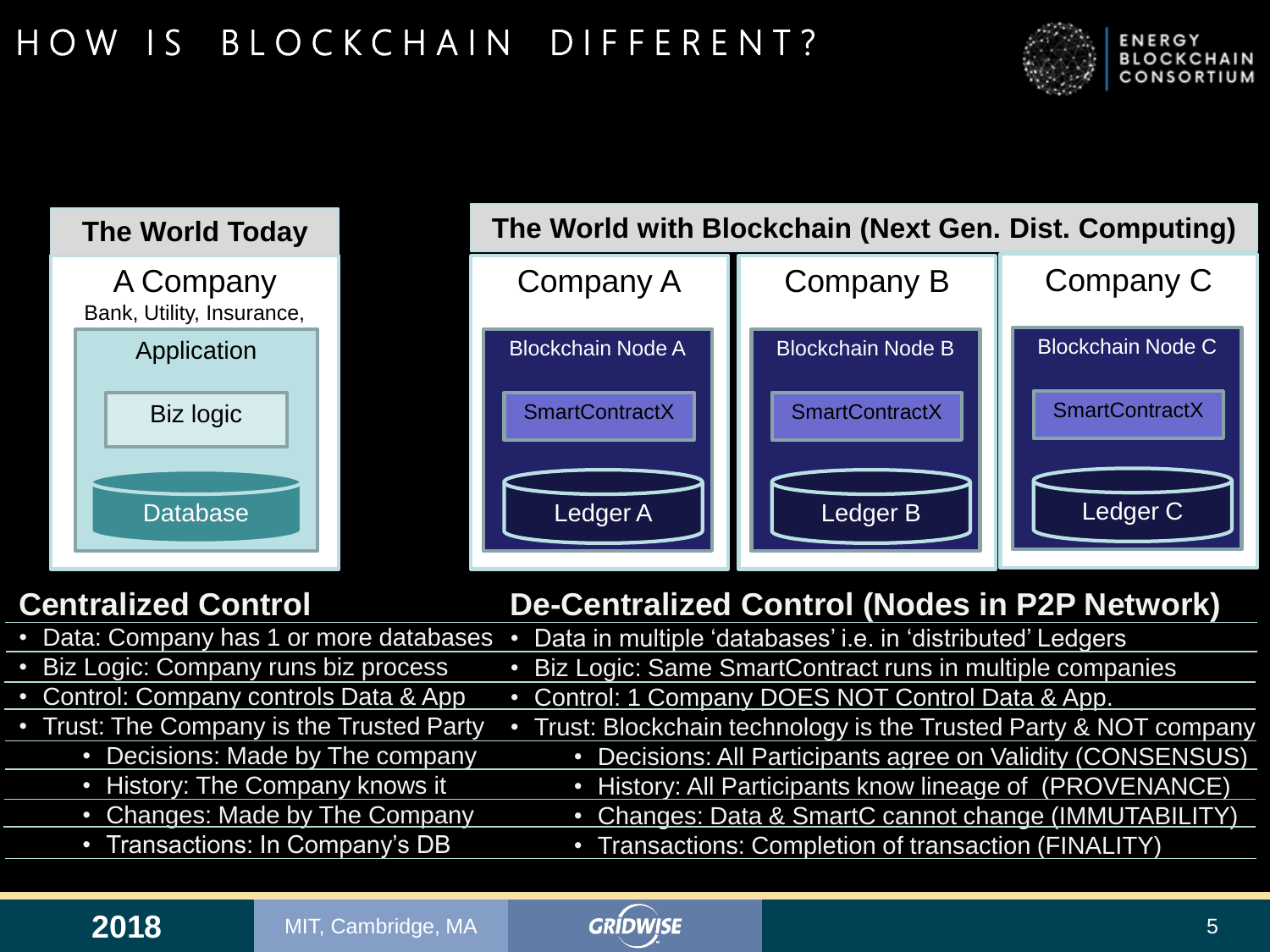# H O W B L O C K C H A I N W O R K S AND TRANSACTION CONTROL CONTROL AND TRANSPORTED TRANSPORTED TRANSPORTED TRANS

Example: Andy sold 3 widgets to Bob. Rate is \$1 per unit .





**8**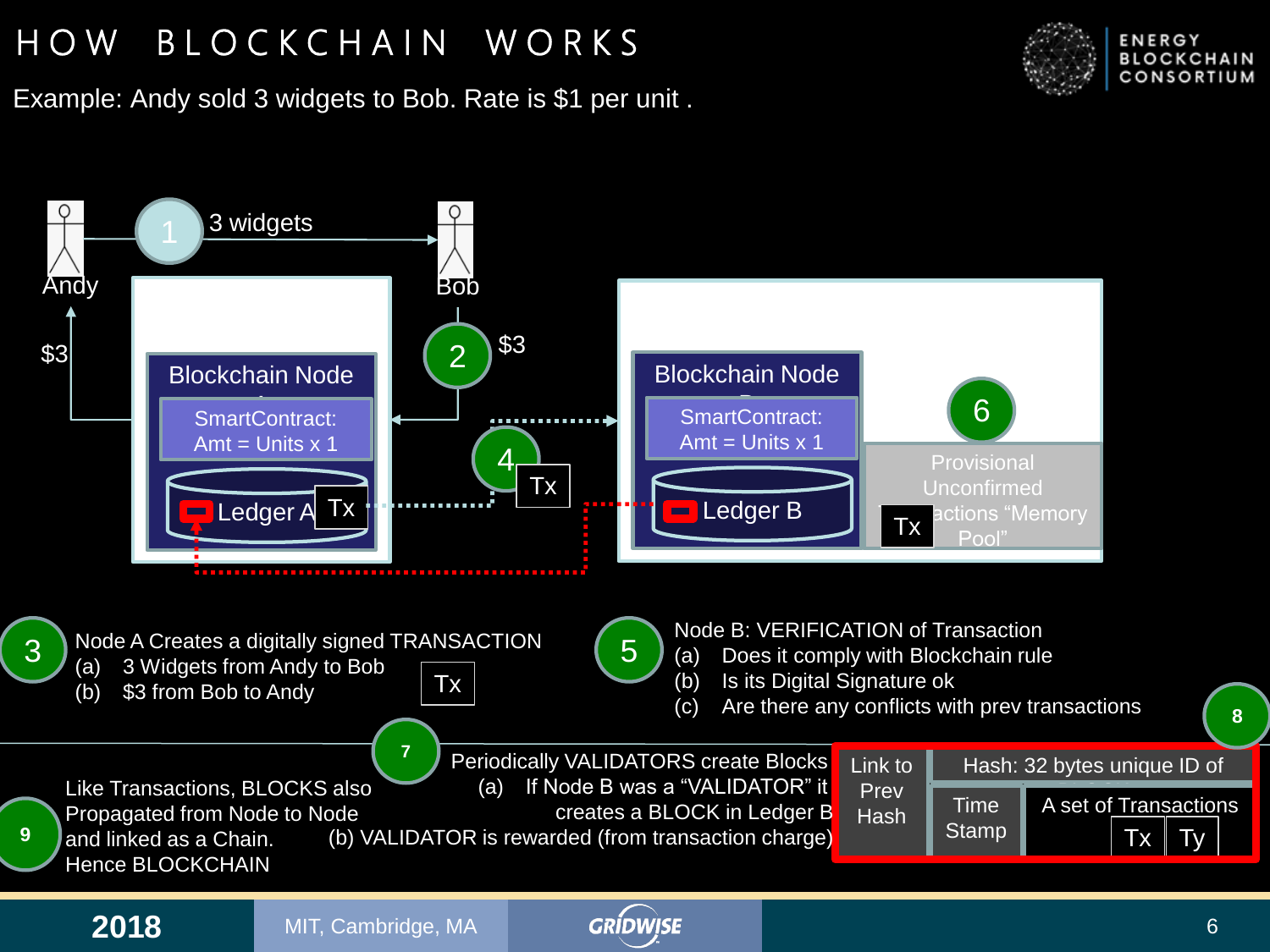### U S E C A S E S



- Peer to Peer Energy Trading
- Wholesale Market Settlement
- Energy Data Management
- **Energy Forecasting**
- Energy M&V
- Net Energy Metering
- DER Service Coordination
- Grid Security
- Customer Data & Service
- Retail Billing
- EV Charging
- Energy Storage
- Microgrid Network operator
- REC & Carbon Trading
- Price Responsive DR